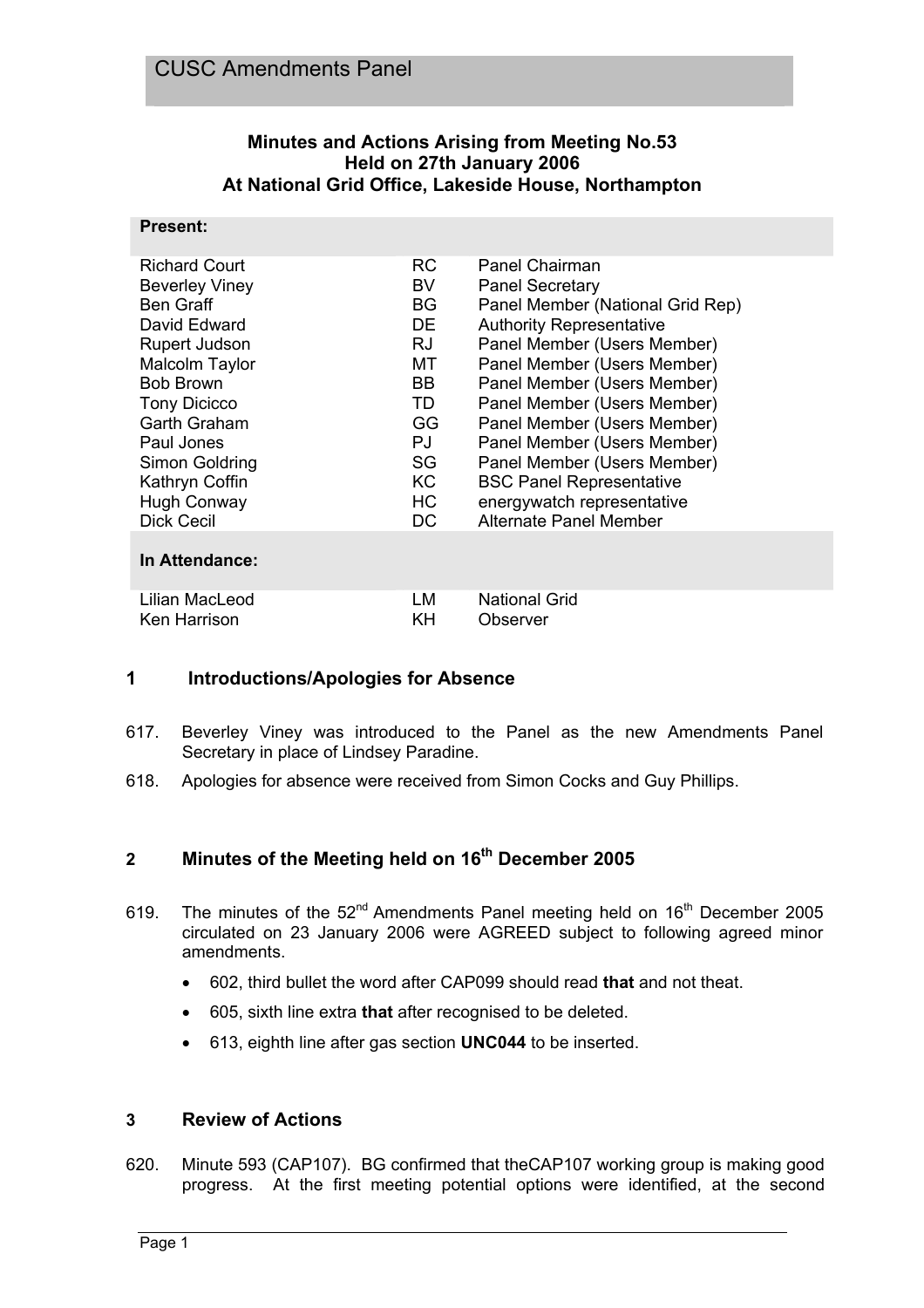meeting, scheduled for the  $1<sup>st</sup>$  February the group will discuss which options should best be taken forward. BG acknowledged a point that was made by the Amendments Panel about ideally ensuring that the CAP107 Working Group did not take forward a "matrix" of Alternative options. BG said that the Group was keen to avoid this if at all possible. He said he would continue to encourage all Members to focus only on developing a very limited number of genuine alternative options that were seen as being the best options, in so far as this was possible within the existing CUSC rules.

621. Minute 601 (Guidance document) The Panel reviewed the amendment and guidance document, SG suggested the document should include additional information on the tabling of working group Alternative Amendments. BG said this would be looked into, but he could see no reason why the type of guidance given with Working Group terms of reference, could not be replicated within this document.

**Action: BG**

622. All other outstanding actions from the previous meeting had been completed or were the subject of agenda items.

#### **4 New Amendment Proposals**

#### **CAP113-118 – Housekeeping Modifications**

- 623. LM gave the Panel a presentation on National Grid's proposed amendments. She explained that the intent was to correct inconsistencies in the CUSC text, and that the changes were all Housekeeping in nature, in accordance with the CAP085 Housekeeping procedures.
- 624. RJ asked whether "GB Transmission System," within CAP115, was in fact the correct reference. LM highlighted that this was the correct reference, and that it occurred in other places within the CUSC, but had been missed here. MT asked if there are any other documents with "the The Company" i.e. Grid Code, or BSC. BG confirmed that in no other Code had Ofgem elected to adopt a proposal that defined National Grid in this way, and hence there were no similar issues in the other Codes.
- 625. The Panel AGREED that CAP113-118 should be treated as a housekeeping modification published for ten business days for comment, in line with the CAP085 Housekeeping provisions.

#### **CAP119 – Clarification of, and Correction to, the table of Users' Credit Allowances**

- 626. BG gave the Panel a presentation on National Grid's proposed amendment. The proposal introduced a minor clarification and correction to the table for allocating Credit introduced by CAP089/090/091. He explained that whilst not strictly within the CAP085 definition of housekeeping the change was non-material. (Albeit by clarifying the use of the Credit Ratings in more detail/ making a minor correction to the Fitch rating the Amendment proposal was clearly going to be useful.)
- 627. MT asked for clarification as to whether the titles within the CAP089/090/091 table were correct for Moody and Fitch. BG said that any changes to the credit agency names were beyond the scope of the proposed amendment though presumably could be picked up in the consultation if incorrect. In response to a question from another Panel Member, BG said that any material changes to the way in which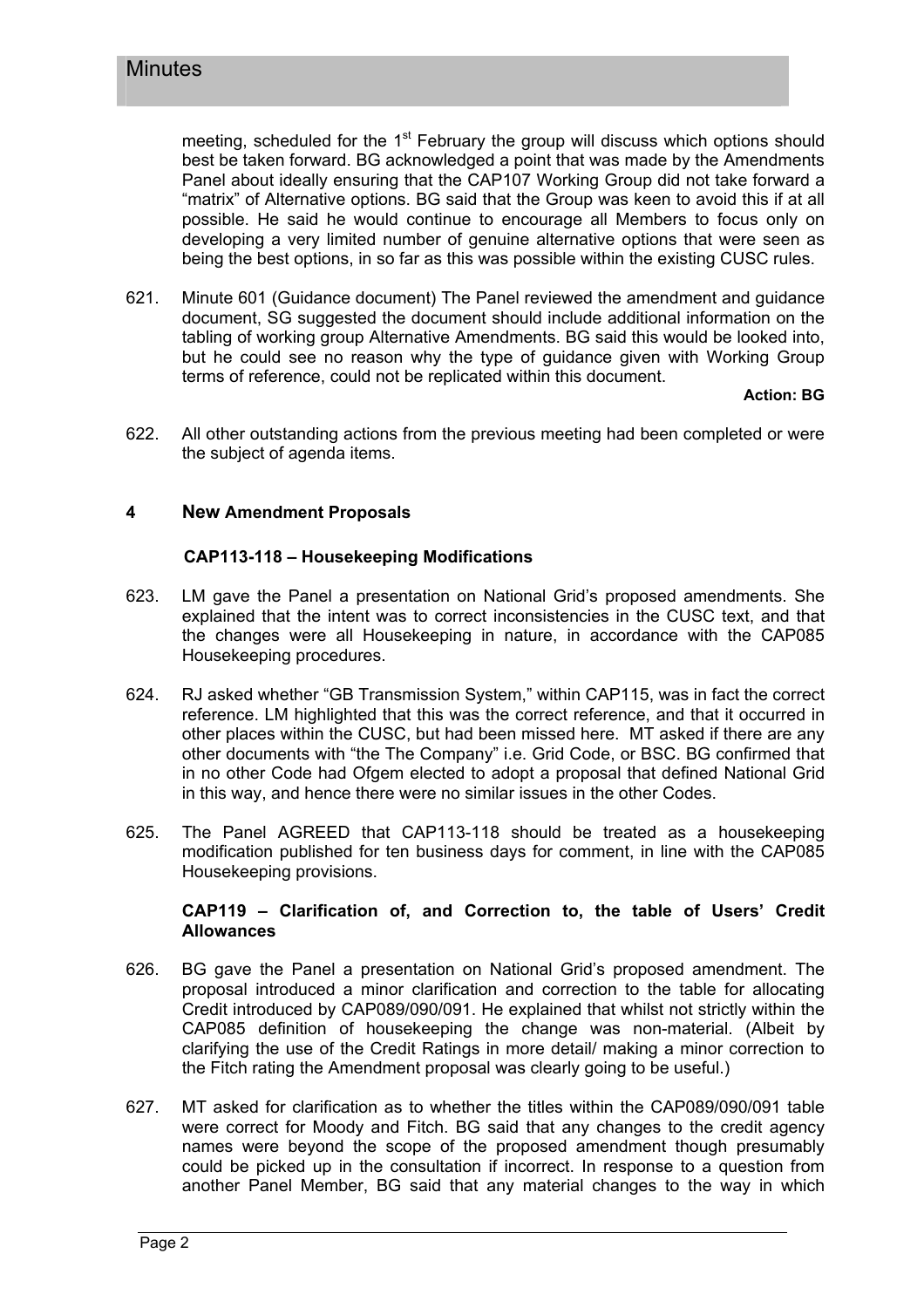Credit was allocated (e.g. different proportions of Credit allocated to different ratings within the table) were also beyond the scope of the Amendment.

628. The Panel AGREED that CAP119 should proceed directly to wider industry consultation for 10 business days.

## **5 Standing/Working Group Reports**

629. Nothing to report.

## **6 Consultation Papers (as at 20/01/06)**

630. Nothing to report.

## **7 CUSC Amendment Panel Vote**

- 631. LM gave the Panel a presentation on the proposed CUSC Amendment Panel vote Process. LM explained that the intention of the presentation was to assist the Panel in agreeing on a process for the Panel Recommendation vote.
- 632. The Panel discussed the role of alternates during the Panel Recommendation vote process. DC pointed out the chairman has always allowed alternates to speak but agreed that alternates should not have a vote unless representing a panel member. GG pointed out that if it was decided only Panel Members could speak this would also prevent observers and possibly the presenter also from the discussion. RC suggested that during free-flowing discussion all should be allowed to speak at the Chairman's discretion, but only Panel Members would be allowed to vote and have their reasons recorded.
- 633. MT suggested that it would be up to the Chairman to keep the discussion focused on issues set out in the consultation report and not to raise new issues and to ensure that non panel members contribute positively to the discussion. RC stated that these provisions would be monitored and if it became an issue then restrictions regarding the discussion process if deemed necessary by the Panel would be implemented.
- 634. SG suggested that the recommendation should be based on the information provided within the report. BG strongly agreed with this point, and said that whilst National Grid would provide a short, high level presentation, on Amendments prior to the vote, the only document of relevance was the Report, and it was key that Panel Members were focussed on that.
- 635. The Panel AGREED that only voting Panel Members can vote and have their reasons recorded. An alternate can only vote when taking a Panel Members place. There would be a discussion before the voting started at which all Panel members and attendees would be allowed to contribute on issues that would help the assessment of whether the Amendments better met the relevant objective. Industry observers would also be permitted to speak at the Chairman's discretion. However, it was agreed that National Grid would look further at the indemnity provisions for CUSC Panel Members, Alternate Members and Observers in relation to the Amendment Panel Recommendation, and would circulate advice on this prior to the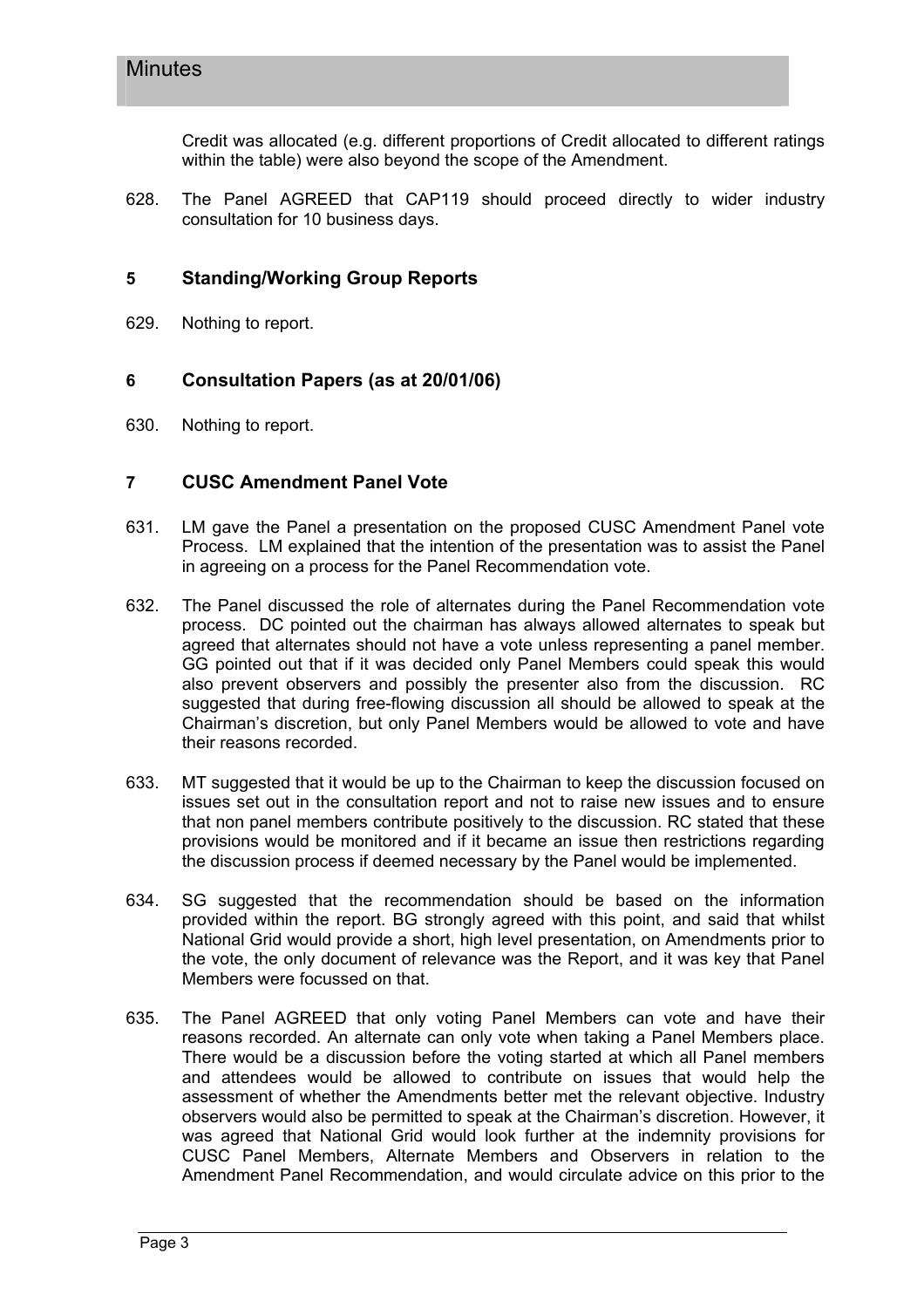next Panel Meeting.

#### **Action: BG**

- 636. The Panel agreed that each proposal (and Alternative proposal) would require a Panel vote. The vote would in effect be in two parts. Firstly to agree whether proposals were "better," than the Applicable Objectives, and secondly as to which proposal the Panel believed was "best." Reasons would be recorded for each vote. The final Amendment report would then have words included to state which was the preferred option from the Panel.
- 637. The panel also considered the case where two separate amendments covered very similar ground. Because they would be considered separately, the Panel could vote to recommend each amendment as preferable to the current status quo. Again, the Panel would seek to express an opinion to Ofgem as to which is preferred.
- 638. DE stated that the Amendment Proposal shouldn't be appealable if Ofgem justification for their decision was consistent with Panel recommendation. DE stated the Authority would appreciate a preferred recommendation when there is a choice of options, though a vote would have to be given on all options. It was recognised by all that there was not as much clarity as would have been hoped from the DTI/ Competition Commission as to precisely in what circumstances an Authority CUSC Amendment decision would be appealable or not appealable.

#### **Action: Richard Court to invite DTI/ Competition Commission to the next Panel Meeting to seek further clarity on this point.**

#### **Action: Ofgem to continue to seek clarity from the DTI on this point.**

- 639. MT suggested that only under certain limited circumstances should a Panel Member abstain from the vote. If the Panel Member is sure that the CAP meets the Applicable Objectives, they should vote for it. If the Panel Member is not reasonably sure, then they should vote against, as the current code is then good enough to continue as is. Only if the Panel Member lacks the competence to assess the CAP, or if the assessment process is incomplete should a Member abstain. SG stated that if abstaining should apply to any associated amendments to that Amendment Proposal i.e. if 3 options of amendment for vote the member could not vote on option A abstain on option B and vote on option C. The panel agreed that if abstaining it would apply to all options. RC stated that the option to abstain should be a rarely used option and a reason for use would be expected.
- 640. Following the discussions, it was agreed that National Grid would circulate a revised procedure incorporating the points made at the Amendments Panel, prior to the next Panel Meeting.

**Action: BG**

## **8 Pending Authority Decisions**

641. DE informed the Panel there had been a delay in decisions due to staff turn around and that decisions could be expected in the next month on the outstanding Amendment Proposals.